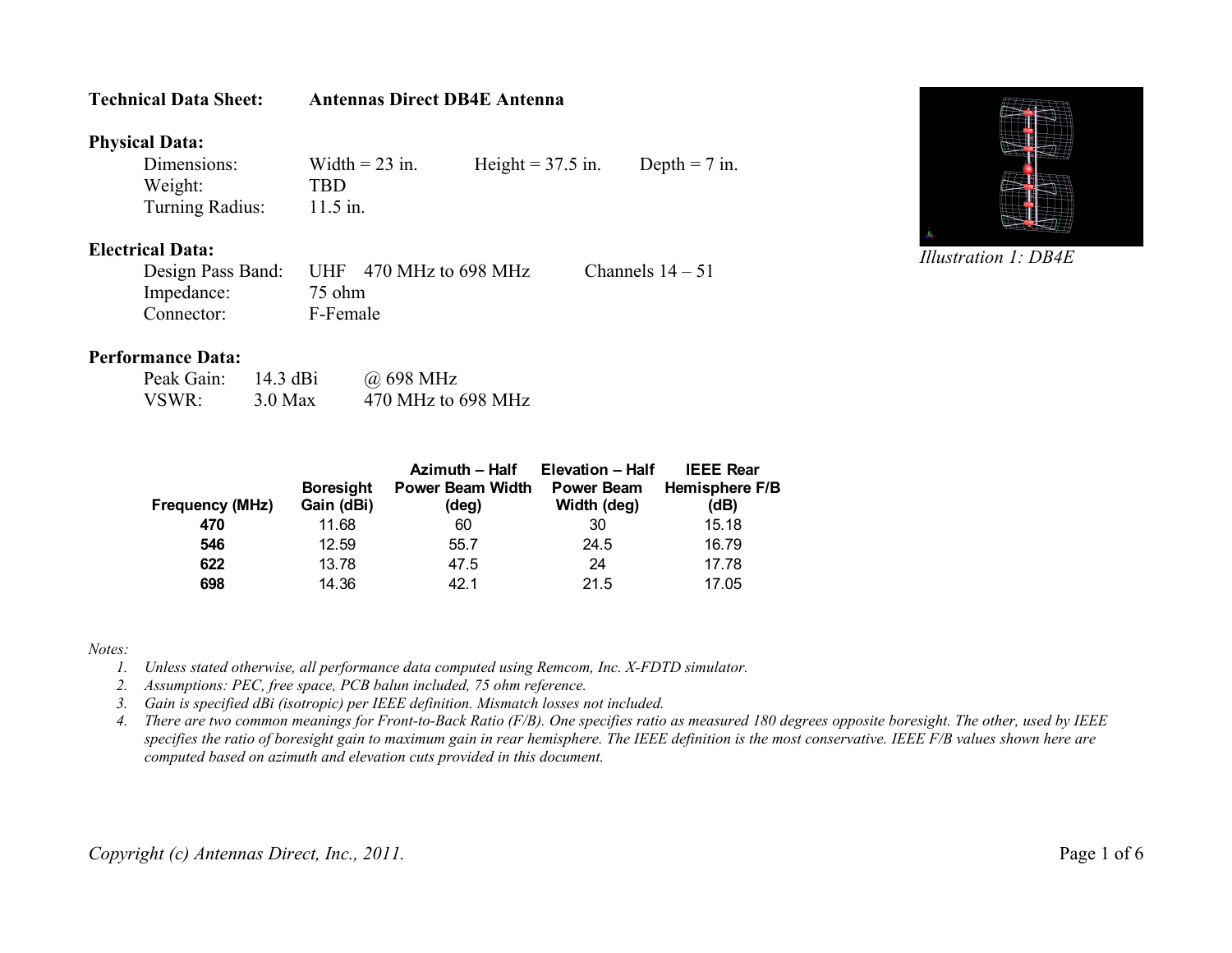

*Illustration 2: DB4E - Gain versus Azimuth Angle.*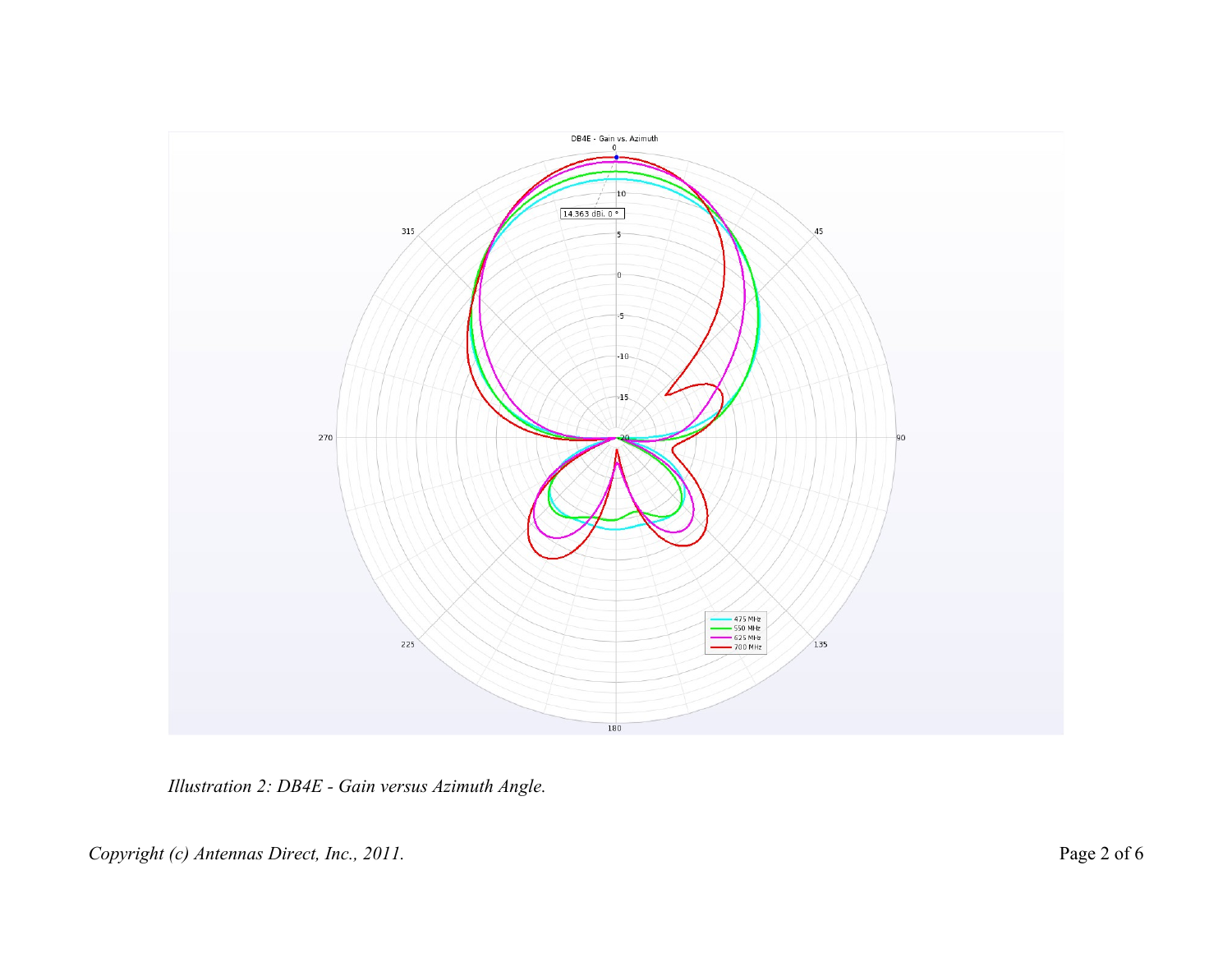

*Illustration 3: DB4E - Gain versus Elevation Angle.*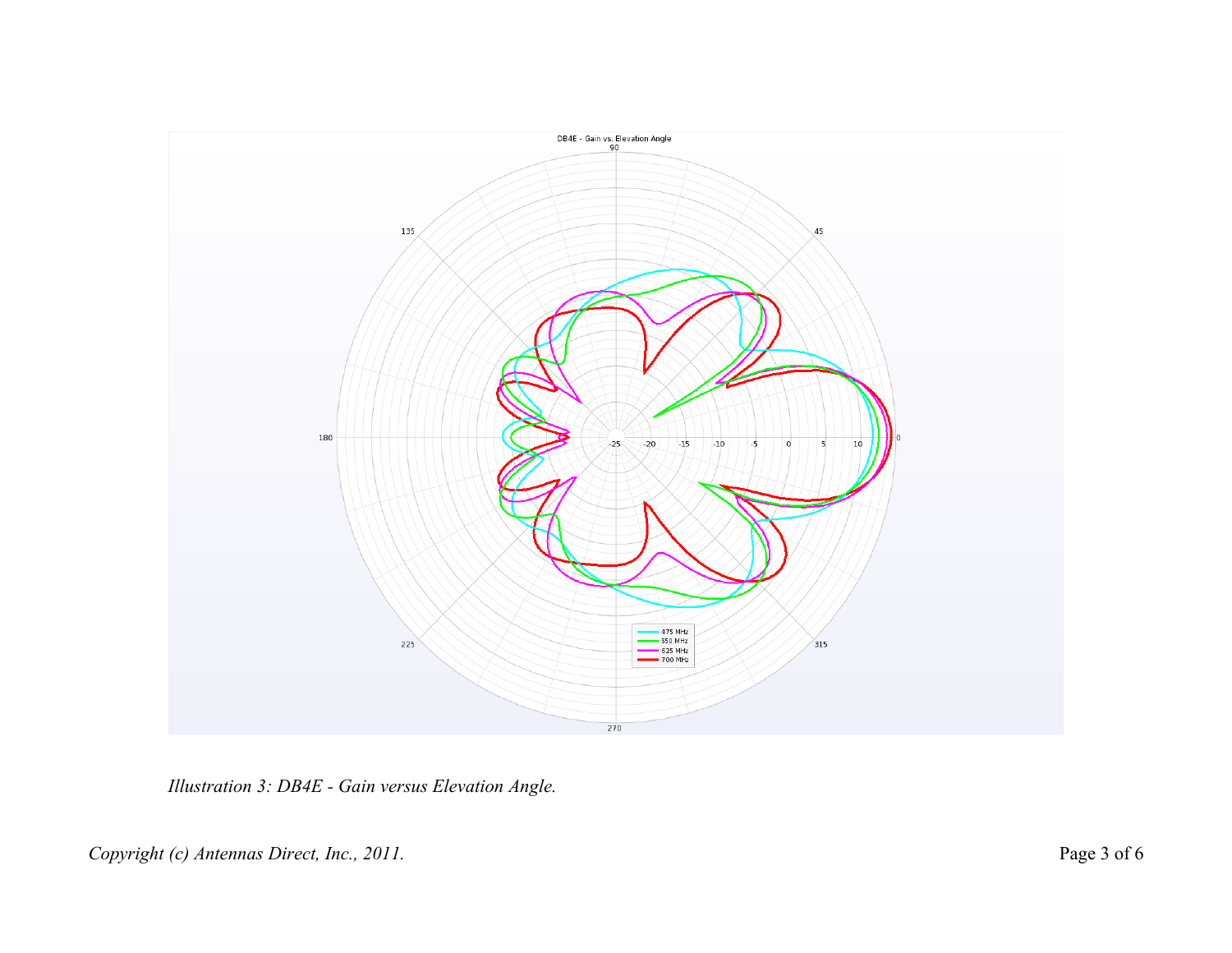

*Illustration 4: DB4E - Boresight Gain versus Frequency.*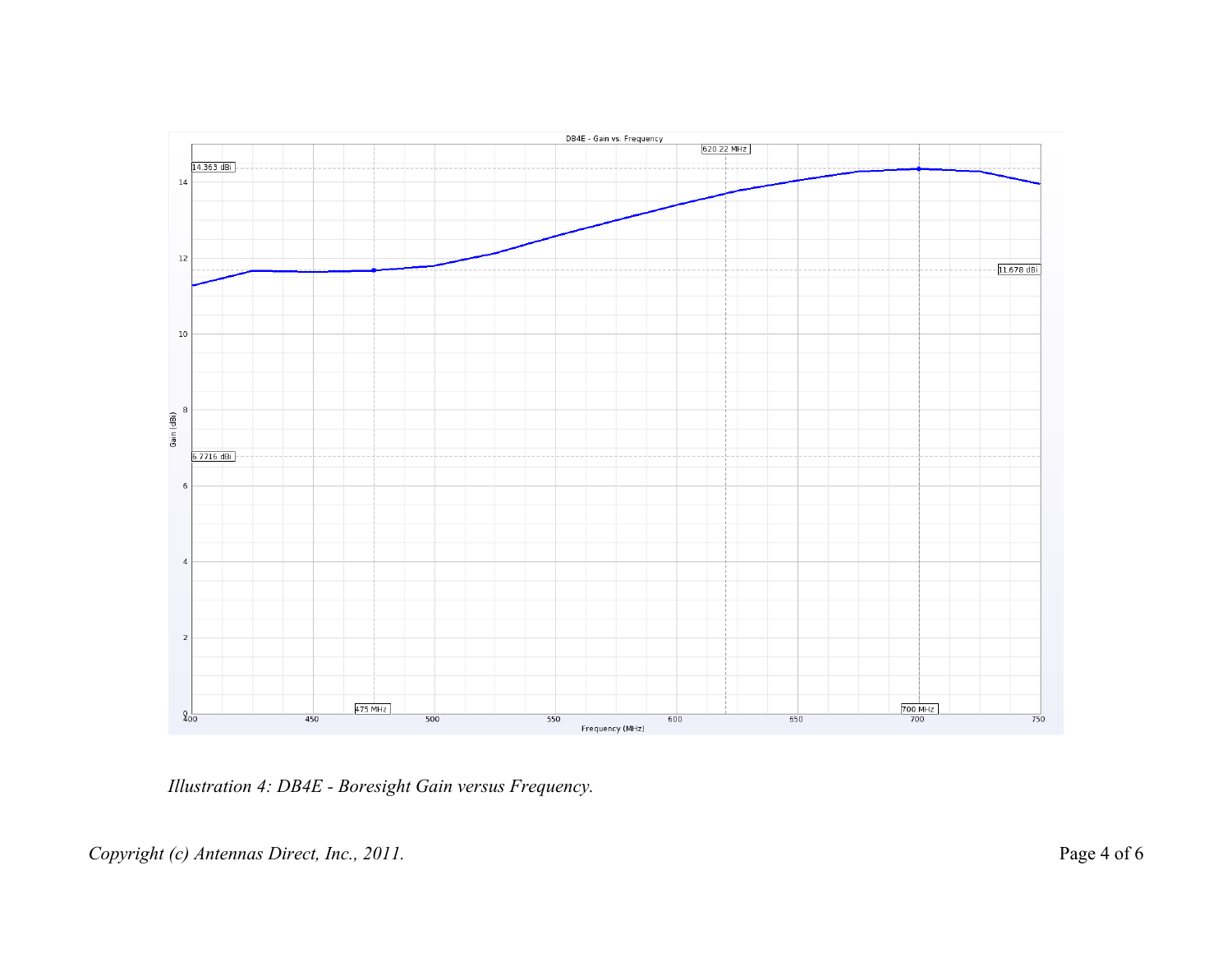

*Illustration 5: DB4E - Computed VSWR versus Frequency. PCB balun included. 75 ohm reference. Measured better, see next plot.*